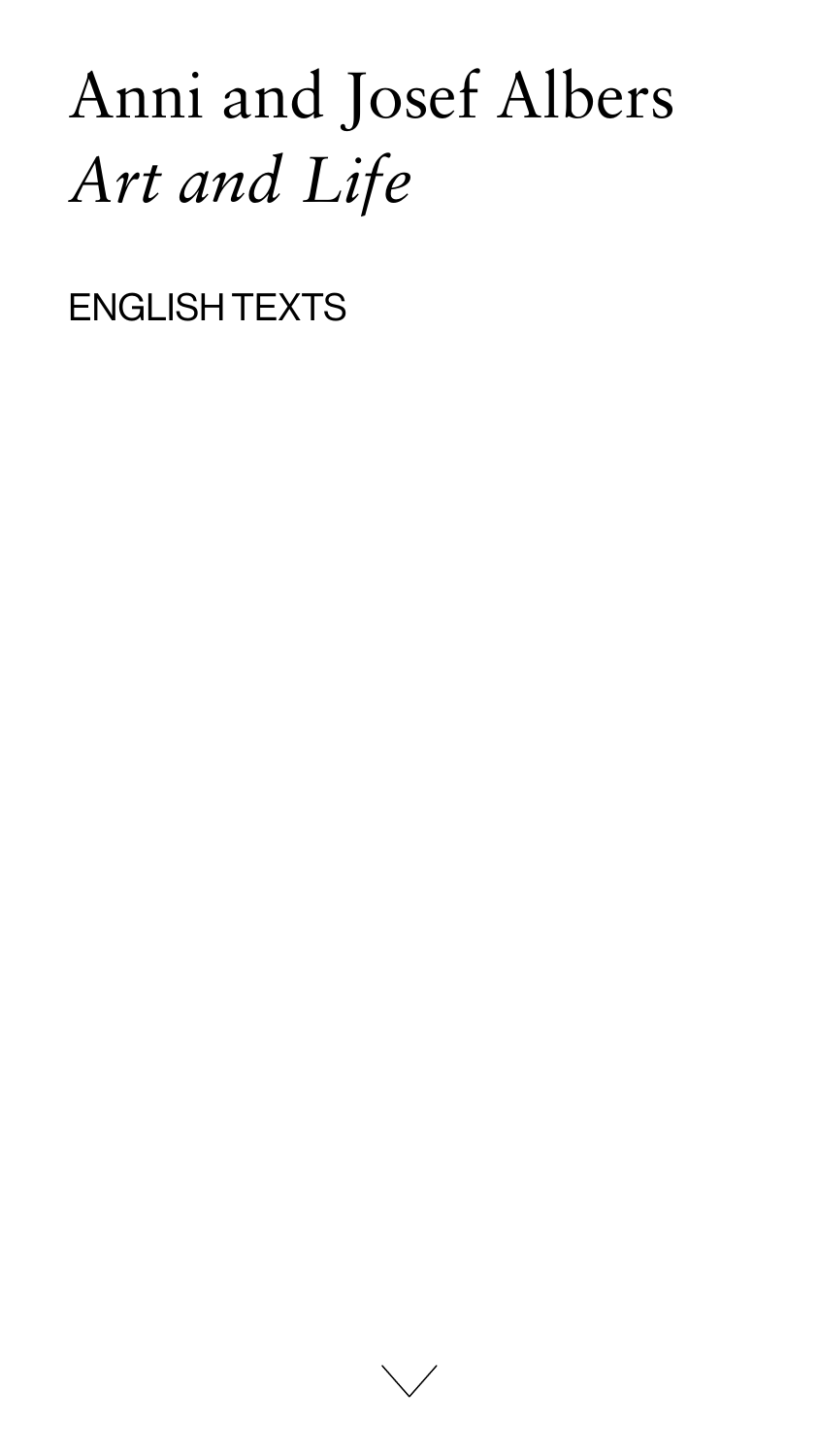#### The Bauhaus

"The ultimate aim of all visual arts is the complete building! [...] Architects, sculptors, painters, we must all return to the crafts! For art is not a "profession." There is no essential difference between the artist and the craftsman."

The Bauhaus Manifesto, publlshed in April 1919 by its founder, the architect Walter Gropius, did not leave Josef Albers and Annelise Fleischmann indifferent, each feeling a growing dissatisfactlon with their own artistic training. Josef, born into a Catholic working-class family, was attending the Bavarian Academy of Fine Arts in Munich. Annelise, who belonged to the German bourgeoisie of Jewish origin, was studying at the University of Applied Arts in Hamburg.

The aim of the Bauhaus, which was to establlsh an Interdisciplinary dialogue and lead students towards a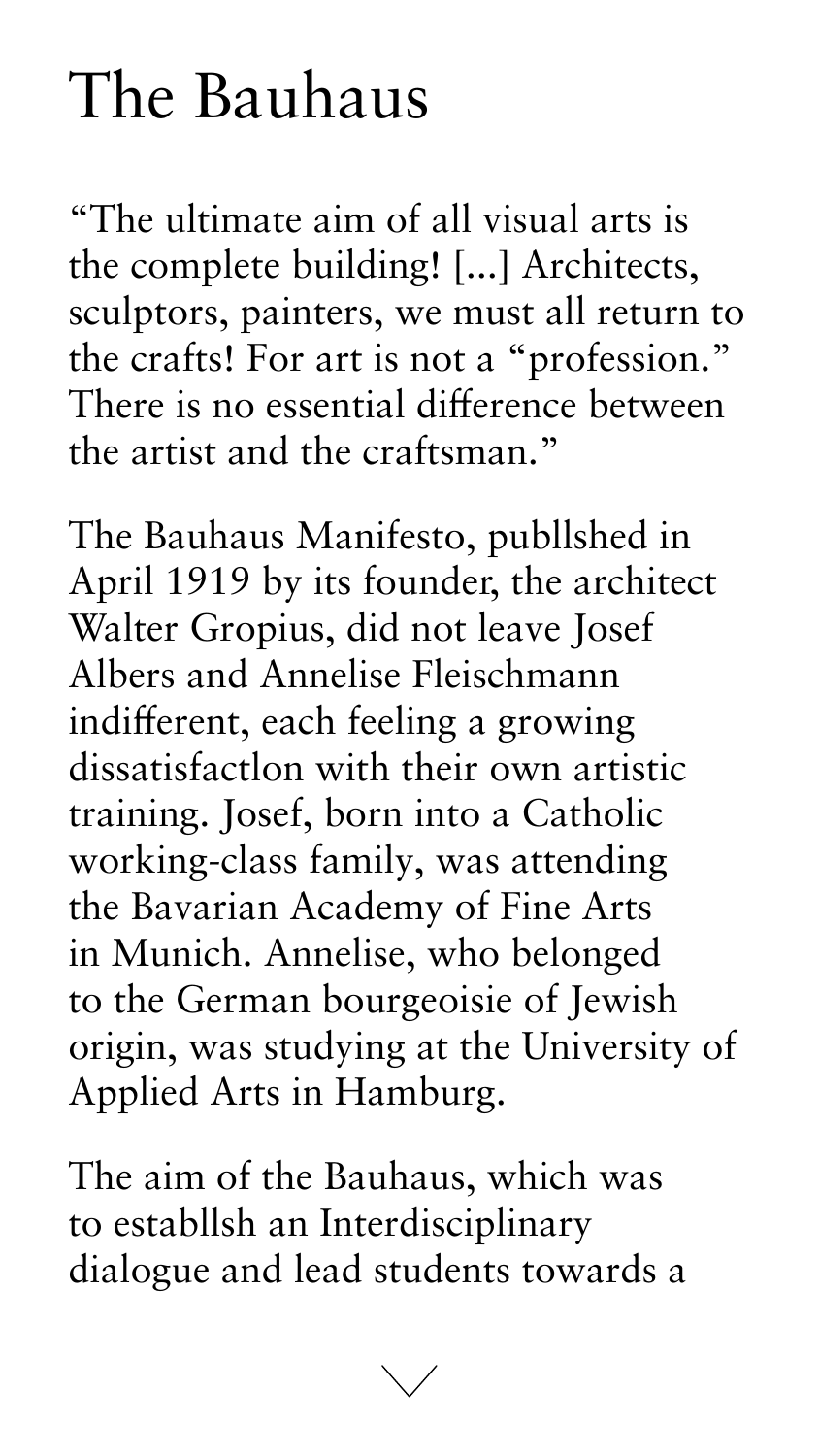creative individual autonomy, not only corresponded to the artistlc research of the two young artlsts, but also responded to their view on teaching: favour learning through practical experience and increase the visual and tactile awareness of the materials and surrounding phenomena.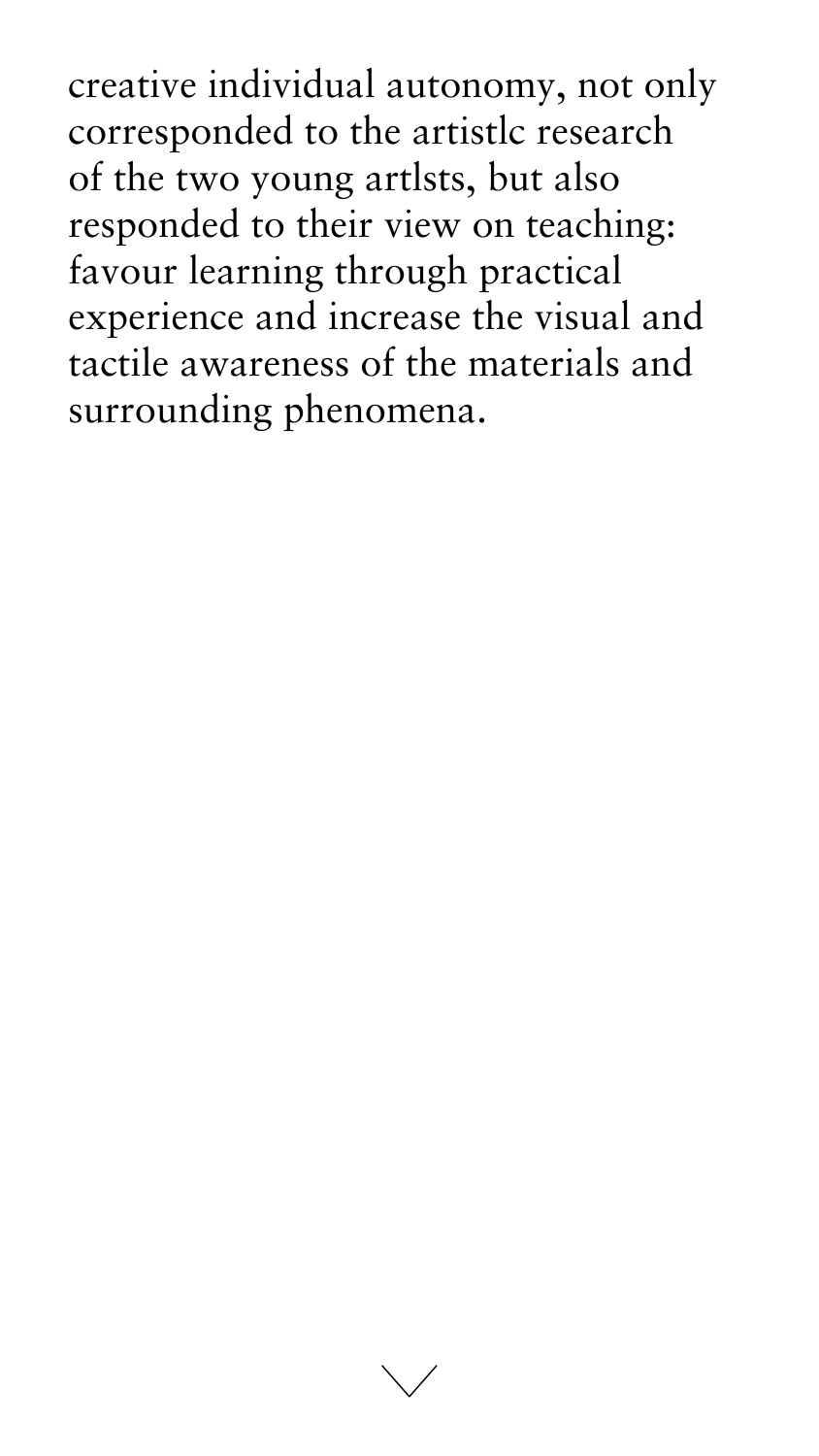## Josef Albers and the glass workshop

It was in the autumn of 1920 that Josef Albers joined the Bauhaus in Weimar. At the age of 32, he was one of the oldest students. Like many of his fellow artists at the time, he experienced financial difficulties. The German economy in the 1920s was in the grip of the depression and a spiralling inflation.

Forced to use salvaged materials from the rubbish tip in Weimar, Josef created miscellaneous assemblages and works from various pieces of glass. This glass work raised mixed reactions among the masters of the Bauhaus, who then attempted to direct Josef towards the mural painting workshop. Despite the threat of dismissal made by Gropius, Josef Albers persevered in his research. And, against all odds, he was not only allowed to continue his training at the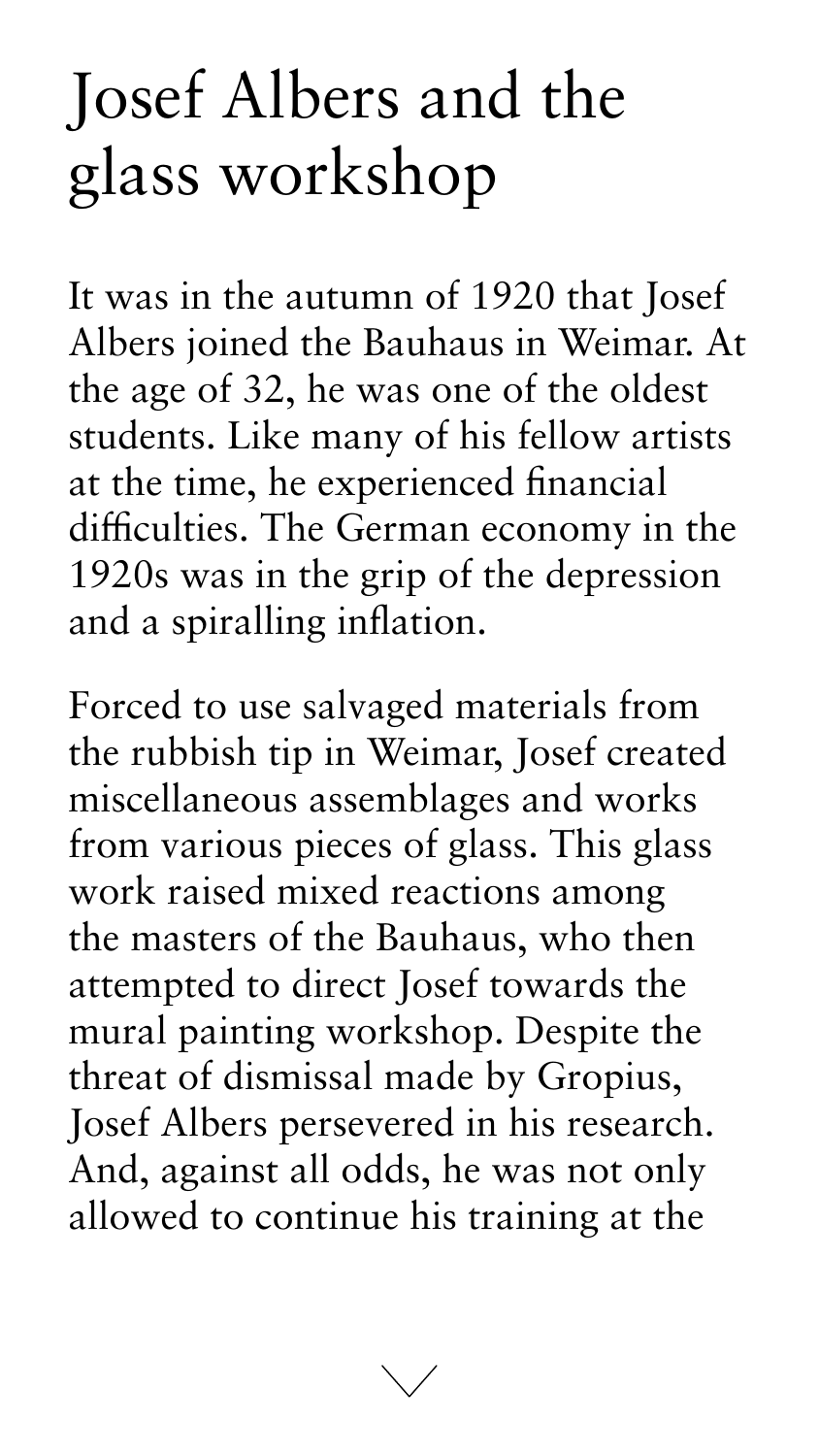Bauhaus but was also asked to open a glass workshop.

First taking up the position of craftsman (Geselle), Josef Albers was quickly appointed technical director of the workshop and joined by Paul Klee as artistic director. This organisation of the workshops, with a technical director (Werkmeister) working alongside an artistic director (Formmeister), aimed at helping students on the one hand acquire a specialized knowledge of the materials and working methods, on the other hand receive strong artistic stimulation.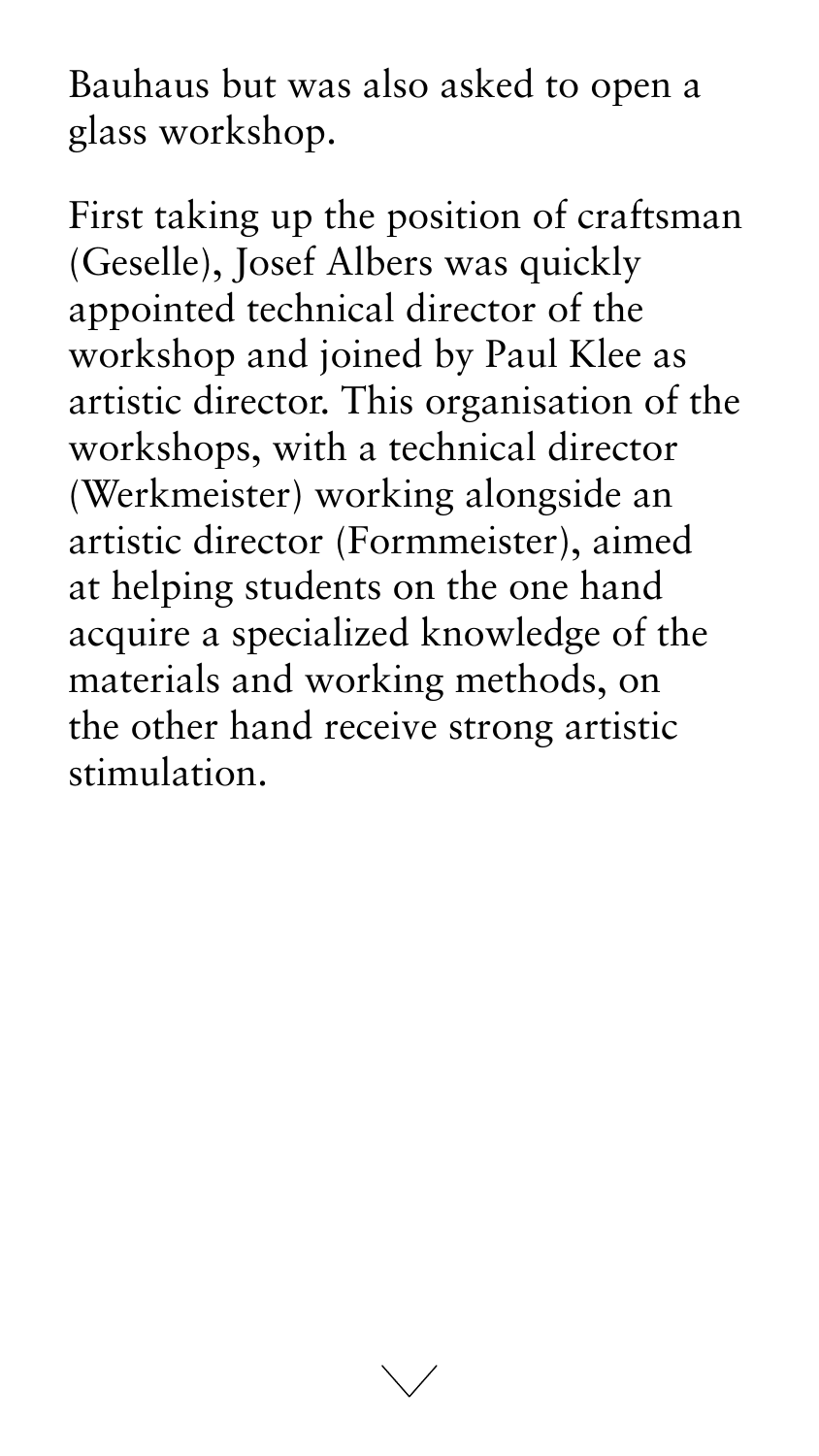## Anni Albers and the weaving workshop

Annelise Fleischmann applied to enroll at the Bauhaus school in 1922. After a first rejection, she was accepted in April of the same year. She discovered a cheerful atmosphere and rapidly befriended her colleagues, notably Josef Albers. The two artists began a relationship and got married three years later: Annelise Fleischmann thus became

#### Anni Albers.

After following, like all students, the preliminary course of Johannes Itten, one of the first teachers at the Bauhaus, Anni joined the textile workshop in 1923. Weaving was probably not her first choice, but in the school, it was mandatory to sign up for a specific workshop. And, although the Bauhaus was theoretically built on the principle of equality, in accordance with Gropius's will to make "no distinction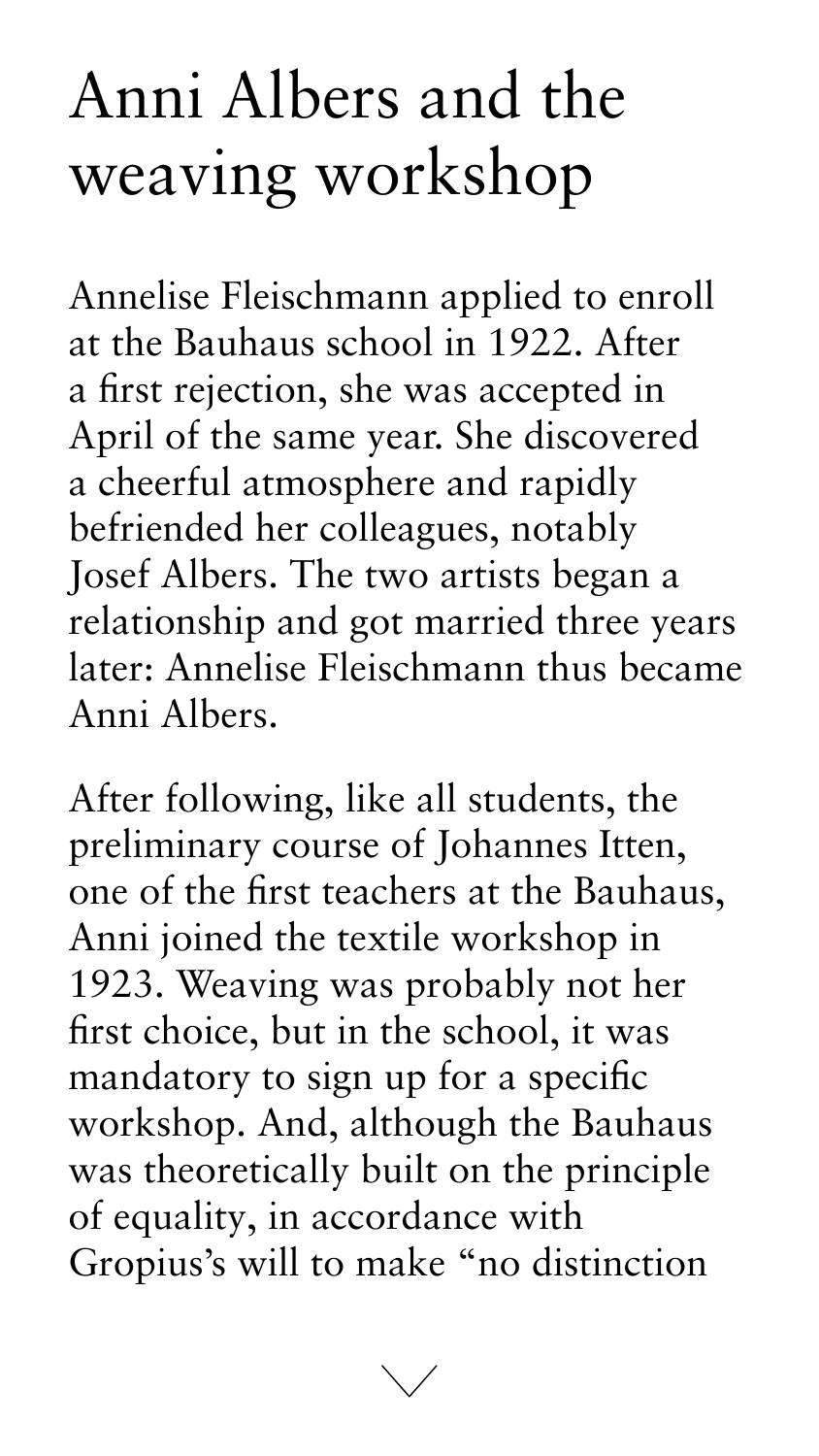between the fair sex and the strong sex", the textile workshop was considered the "women's class". Nevertheless, once she had overcome her initial reservations, Anni fully invested herself into her chosen field and found her inspiration in this new environment. She enjoyed, in fact, a total freedom to experiment.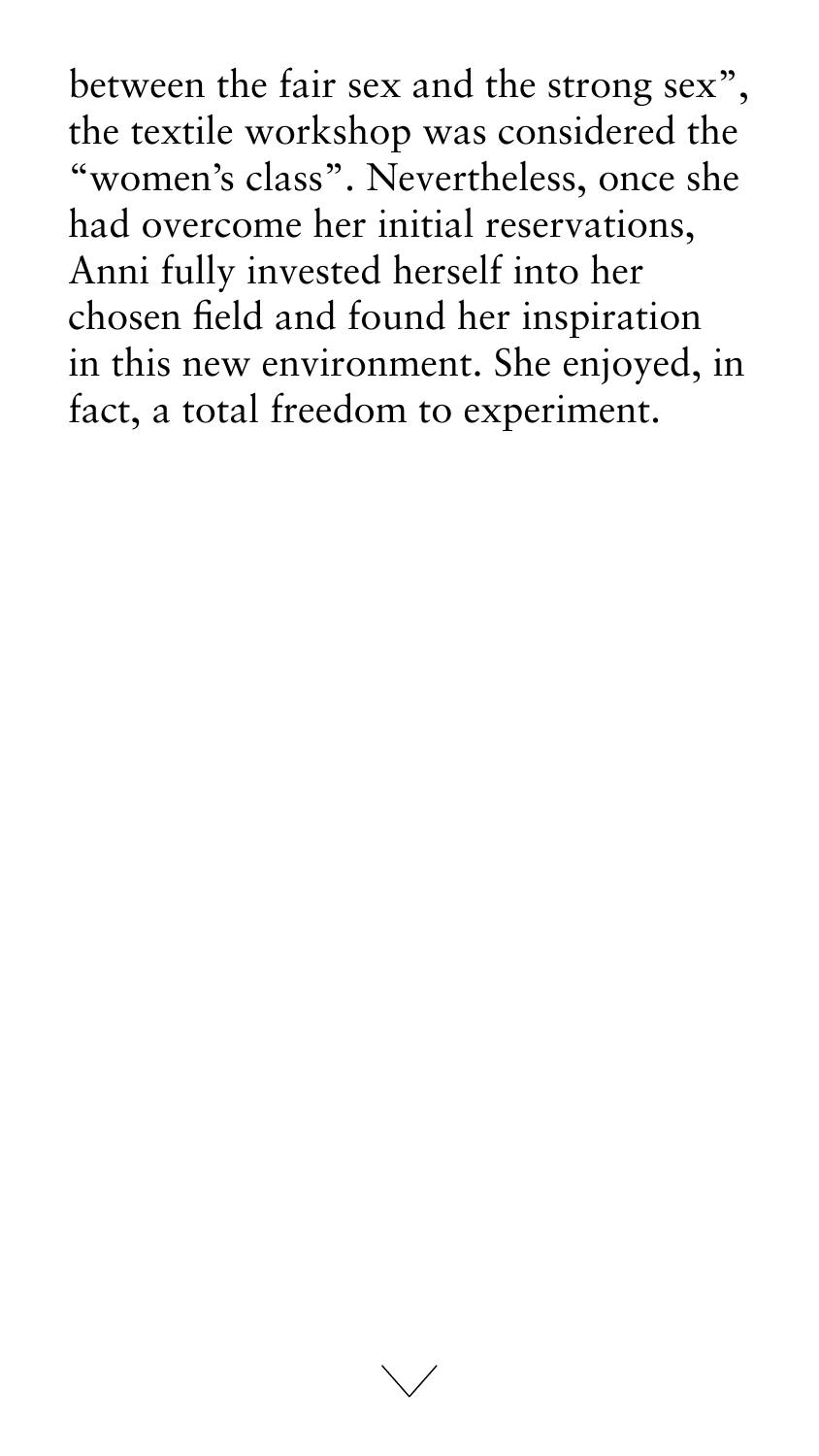## Josef Albers, designer and photography

From 1926, Josef Albers started designing and making furniture and other objects from everyday life and participated in the creation of a typeface specific to the Bauhaus, called *Universal*. Whether he worked with wood, glass or metal, the artist always attached great importance to the properties of the materials. According to him, the design must be reduced to its simplest and most functional expression, while including the essential elements of balance, harmony and accuracy of proportion.

His glass works moved gradually towards shades of black, white, and grey, while the vertical and horizontal constructions gave way to curves and undulating shapes. This new direction without doubt arose from his recent interest in photography, which he began to practise in 1928. His collages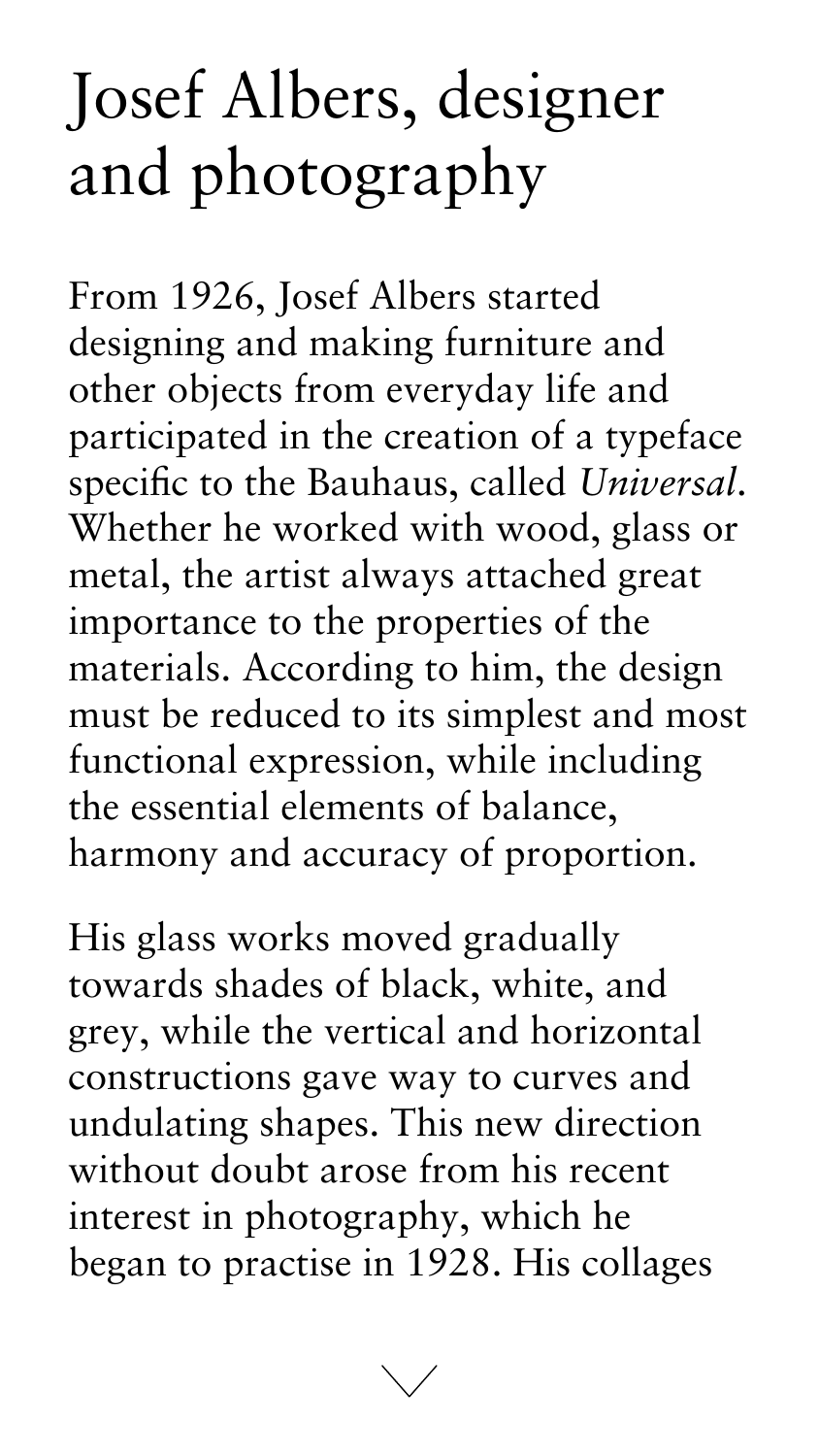and photomontages offered a radically new interpretation of the space of representation. Albers captured the subject in a series of close-ups, slmilar to a clnematographic process and displayed a pattern in a variety of forms by modifying its framing.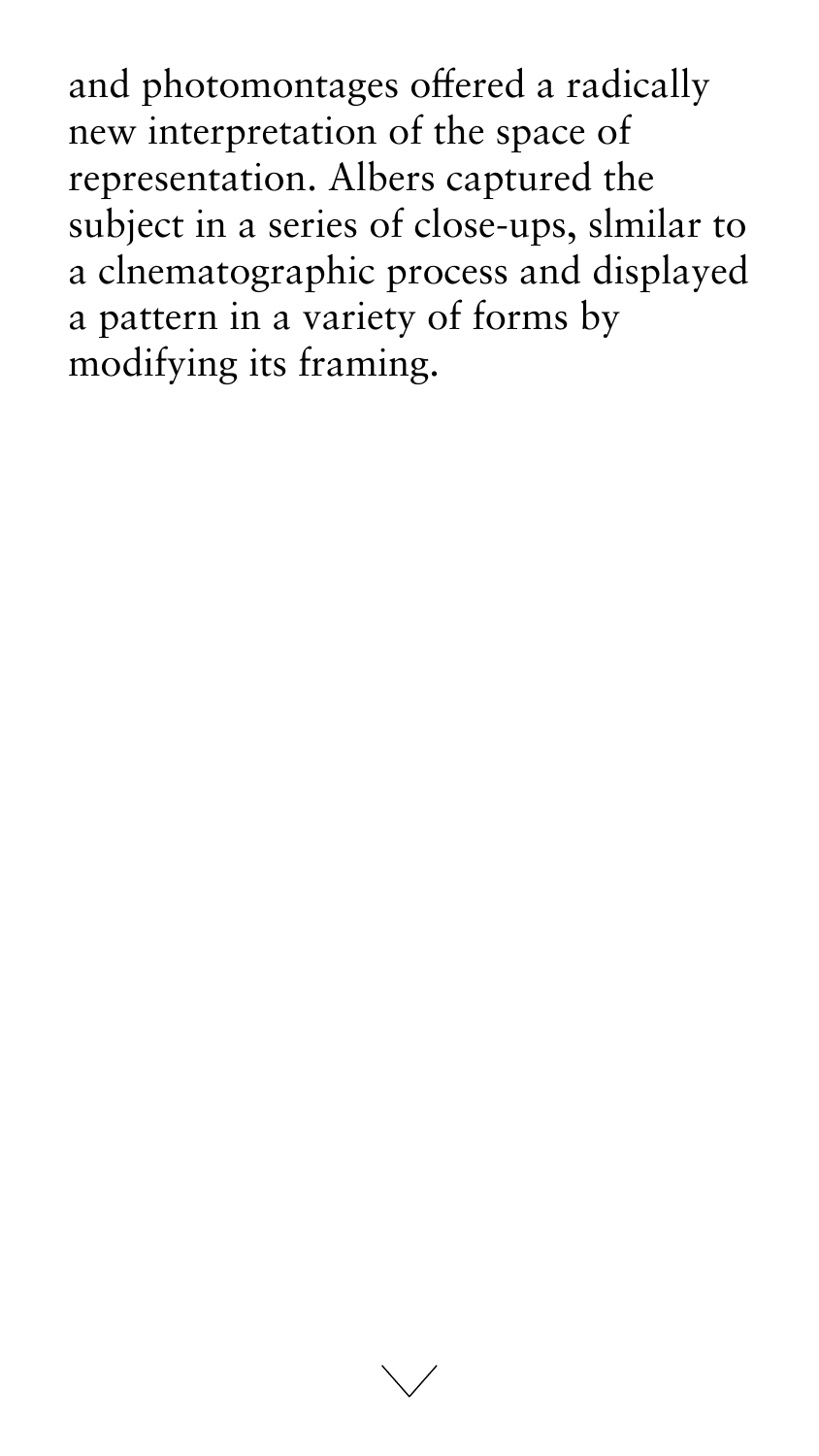## A new start in the United States

When in 1933, under the pressure of the Nazi regime, members of the Bauhaus unanimously decided to dissolve the school, the reputation of Anni and Josef Albers was already established. On the recommendation of Philip Johnson, then curator of the Museum of Modern Art (MoMA) in New York, the couple was invited to teach at Black Mountain College, an experimental school that largely took up the pedagogical principles of the Bauhaus. Situated in a rural environmen in the mountains of North Carolina, this school of progressive art was based on the educational principles of the American philosopher John Dewey ("Learning by doing"), involving experimental teaching methods and communal life. This place attracted artists, dancers,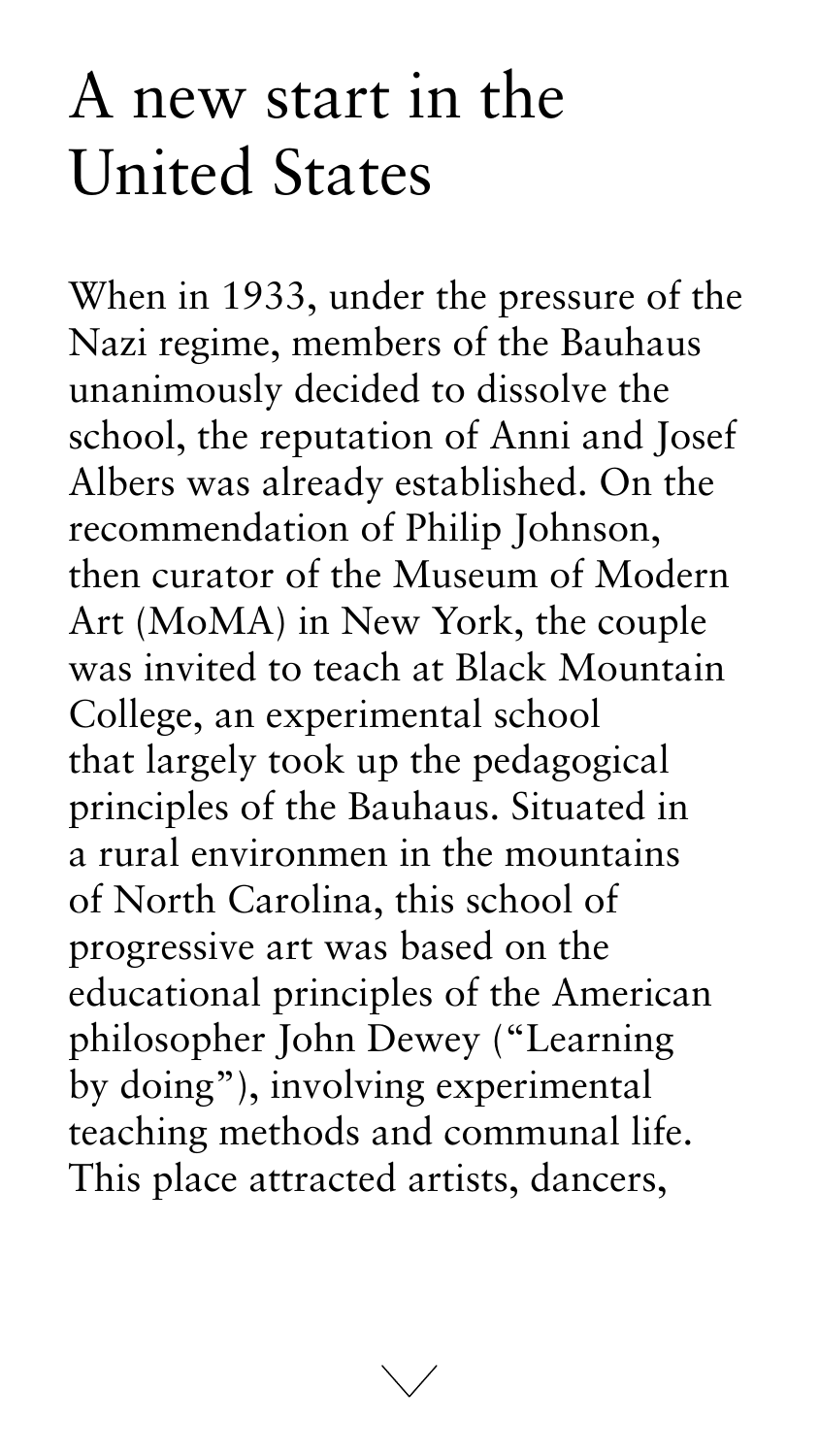mathematicians, sociologists, and architects, such as John Cage, Merce Cunningham, Buckminster Fuller or Robert Rauschenberg. Anni set up an experimental weaving workshop that became central to the teaching at the school and Josef became the head of the art department. Both sought to extend the educational values of the Bauhaus: an increase of the importance of experimentation, the total lack of prejudice against materials and techniques as well as an enhanced interdisciplinary dialogue. The strong presence of nature surrounding Black Mountain College also helped breathe new life into the teaching.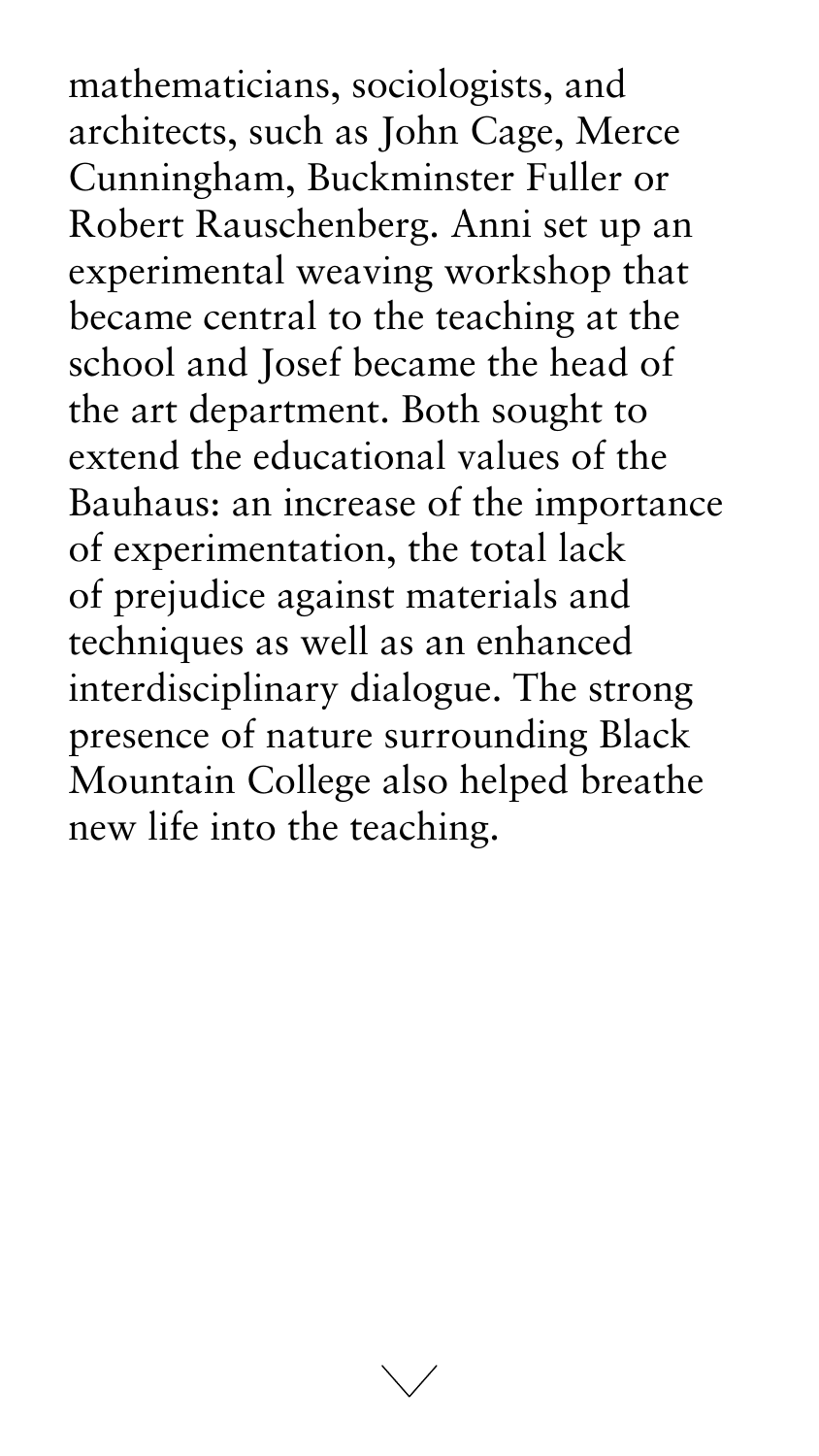## Discovery of pre-Columbian arts

The growing interest of the Alberses in Latin America and their in-depth knowledge of pre-Columbian traditions had a great impact on their teaching, but also on the production of their own works. Thus, Anni introduced into the workshop Peruvian weaving looms and encouraged her students to employ traditional techniques using the found materials. Between 1935 and 1967, the two artists visited Mexico and Latin American countries close to a dozen times. They went to many archaeological sites in Mexico and Peru. Josef took hundreds of photographs of pyramids and shrines. They began to put together a collection of ancient objects and fabrics. Fascinated by the fact that certain weavings, especially Peruvlan ones, were used in thelr time—that is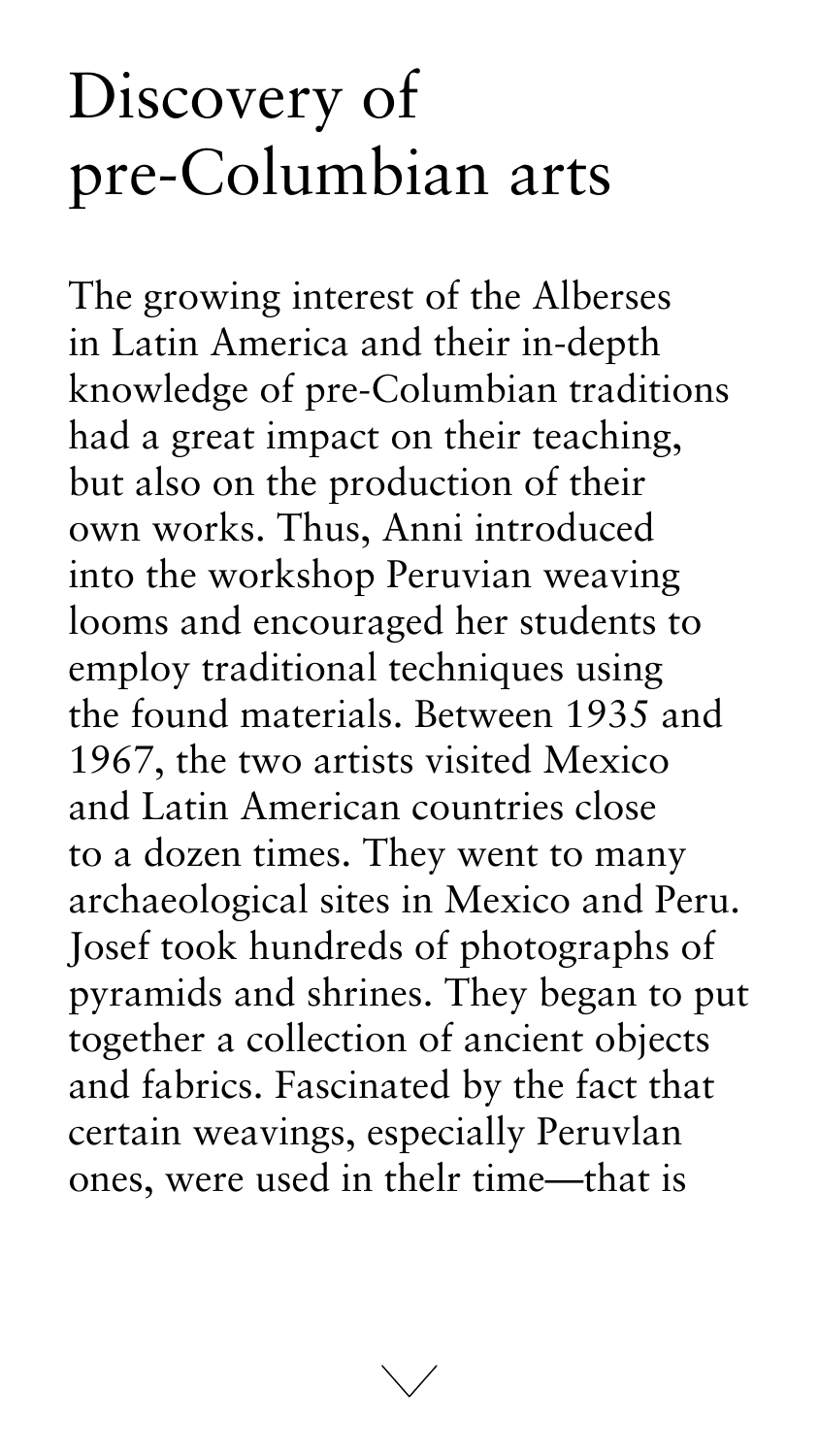to say before the invention of writing to pass on knowledge, the two artists created works explicitly referring to these messages in coded characters.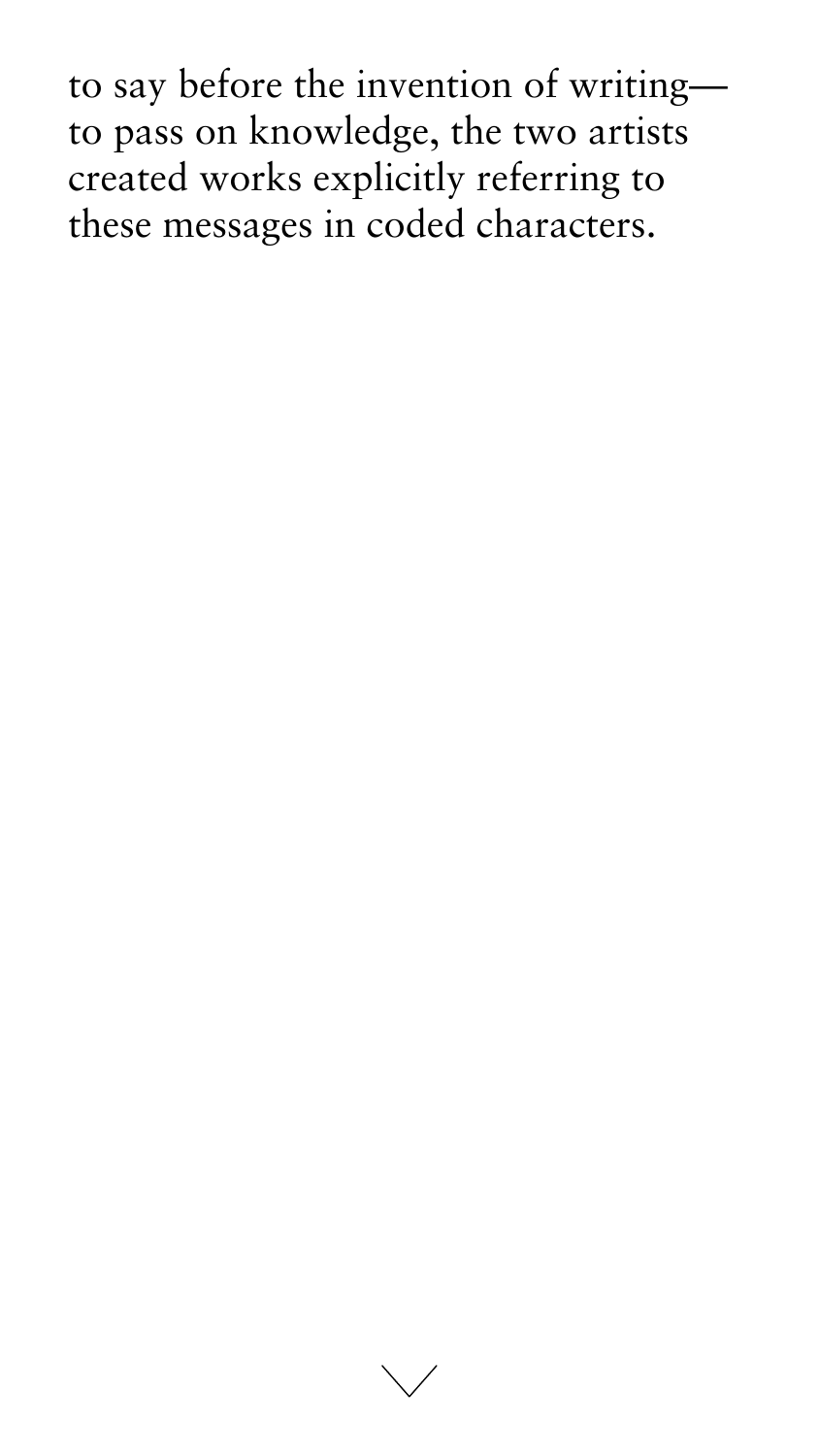## Knots and Jewellery

At the end of the 1930s, the Alberses discovered the treasure of Monte Albán, excavated some years before from a tomb in Oaxaca, Mexico. Anni was impressed by the unusual combination of materials (gold and silver with crystal rock, pearls or shells) of the jewels from pre-Columbian civilizations. She then started to create jewels that represented a new field of free experimentation. From the chosen materials, without prejudging their aesthetie or utilitarian value, the artist designed clear and simple shapes, while making visible the making process. She thus created a series of prototypes accessible to "everyone who cared to look about and was open to the beauty of the simple things around us".

In the mid-1940s, Anni and Josef Albers began to explore knots. They were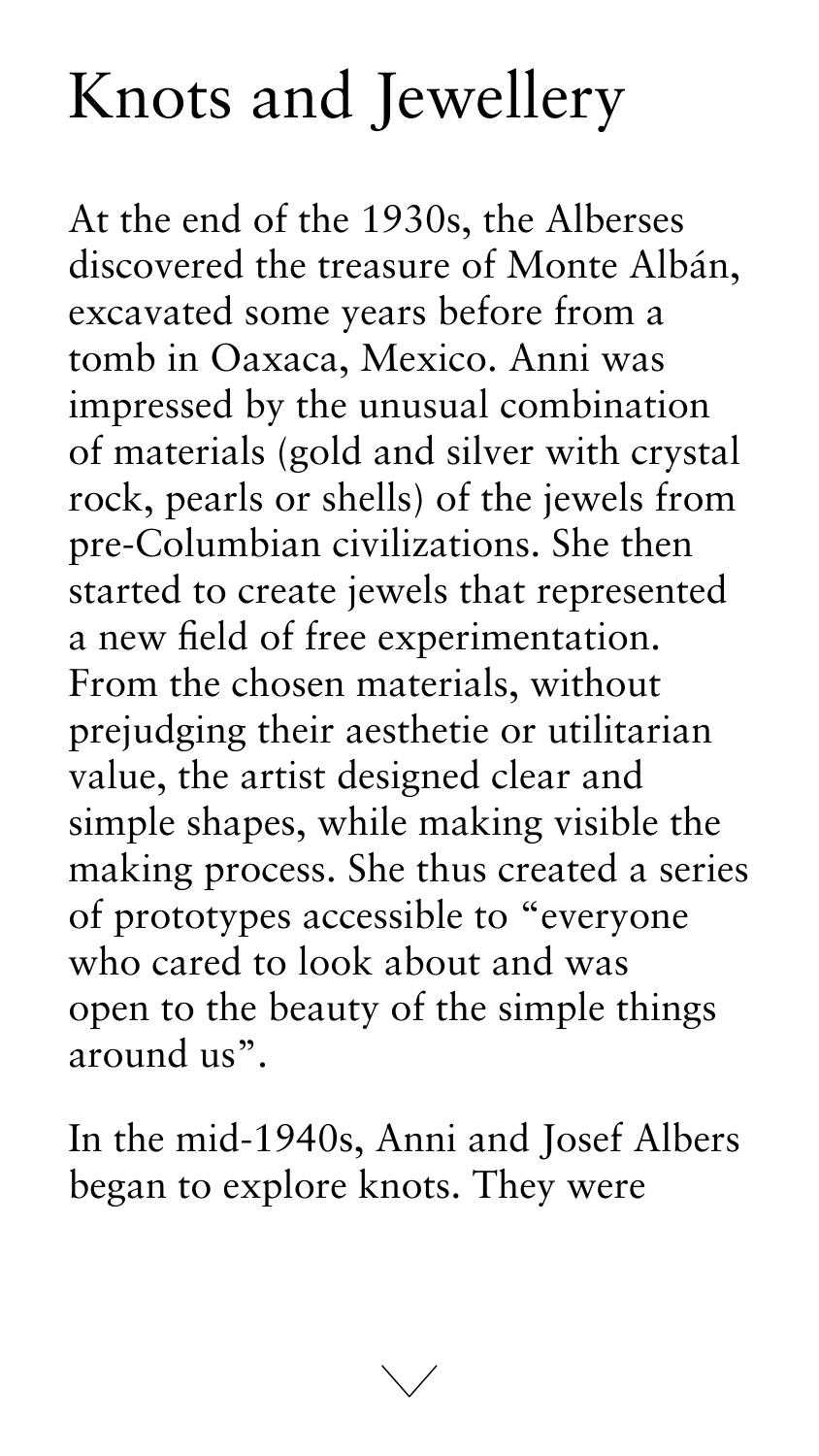probably influenced by the German mathematician Max Wilhelm Dehn, a ploneer in the development of knot theory. Dehn indeed joined Black Mountain College in 1945 and became a close friend of the Alberses.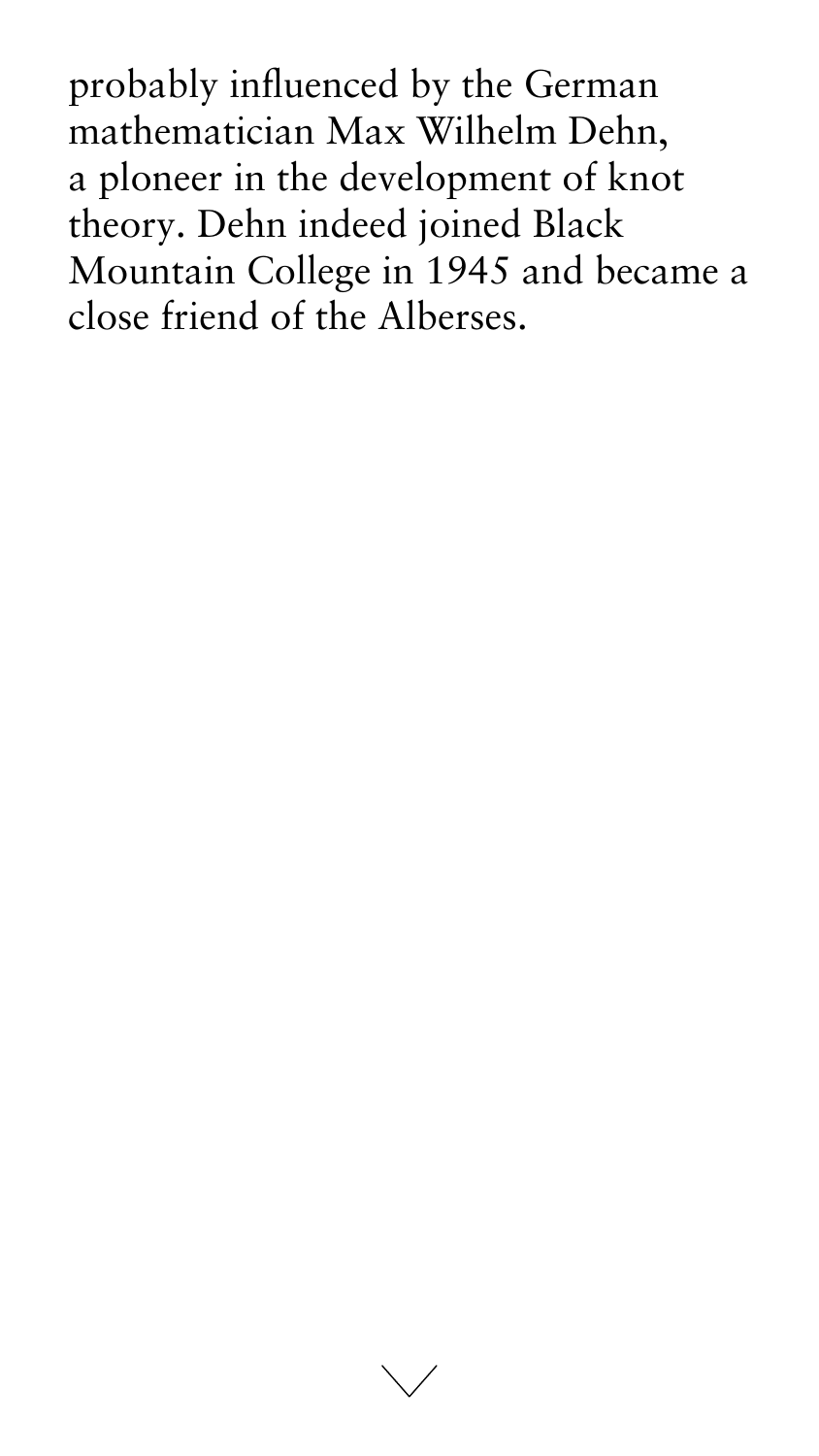#### *Variants* and *Structural Constellations*

In 1947, Josef Albers undertook the series *Variants*, or *Adobes.* The palette of bright colours and the abstract geometrlc compositions evoked the painted walls of the adobe houses wlth flat roofs that the couple had seen in Mexico. In a text from 1948, Josef expounded the method that underpinned this project: "All *Variants*  are built on an underlying checkerboardlike structure. This provides a definite relationship of all parts and therefore unification of form [...] In each painting the areas of the various colors are in most cases equal, sometimes of a quantity two or three times as large."

From 1949, Josef made the *Structural Constellations,* a series of works that embodied his experiments on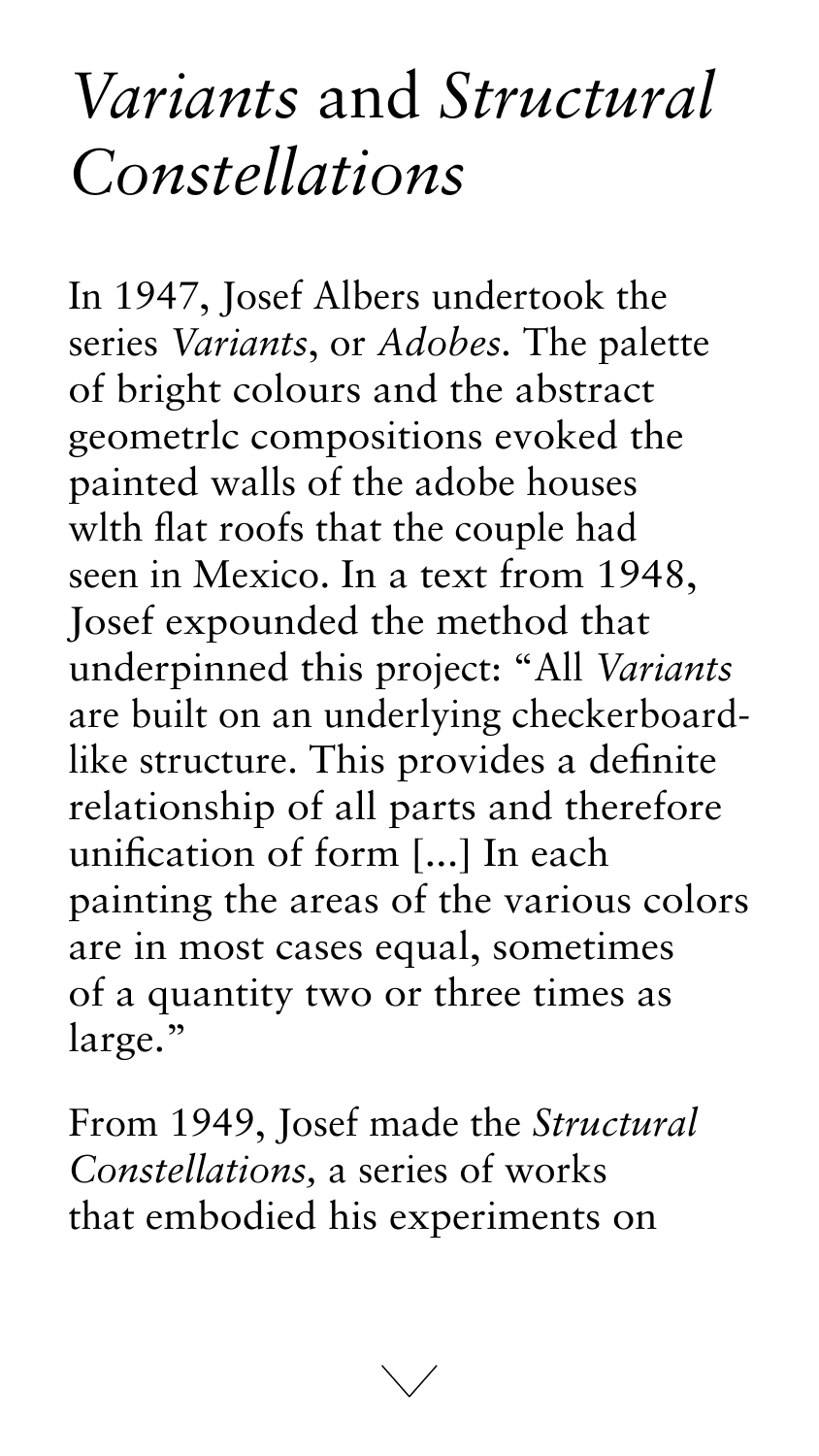visual ambiguity. The central idea consisted in showing that one could easily deceive the eye by creating an imaginary depth on a flat surface when viewed from a certain angle. Thus, by playing with angles or the effects of perspective, the representation of a simple geometric shape could generate multiple interpretations and produce optical illusions.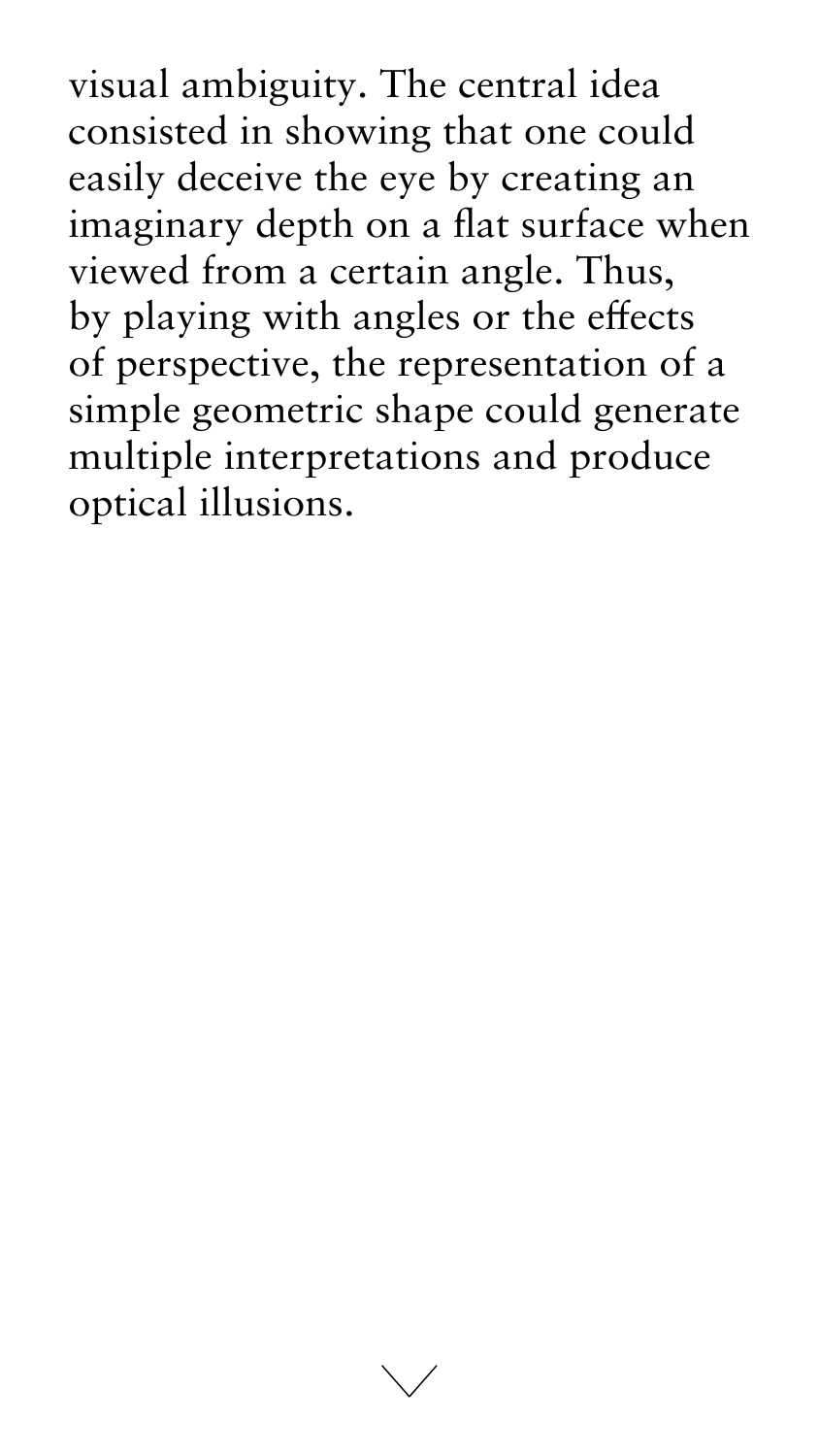## Josef Albers' *Homage to the Square*

Undertaken in 1950, shortly before Josef Albers accepted the position of head of the Design Department at Yale University, and continued until his death in 1976, the serles *Homage to the Square* is comprised of more than two thousand paintings that explore the interaction of colours between each other and with their environment. Josef chose to limit hlmself to four elementary formats of squares set inside each other. He abandoned the idea of compositional invention to concentrate on a sole pictorial element: colour. As he demonstrated first in a lesson devoted to the magic and logic of colour, then in hls essentlal book *Interaction of Color*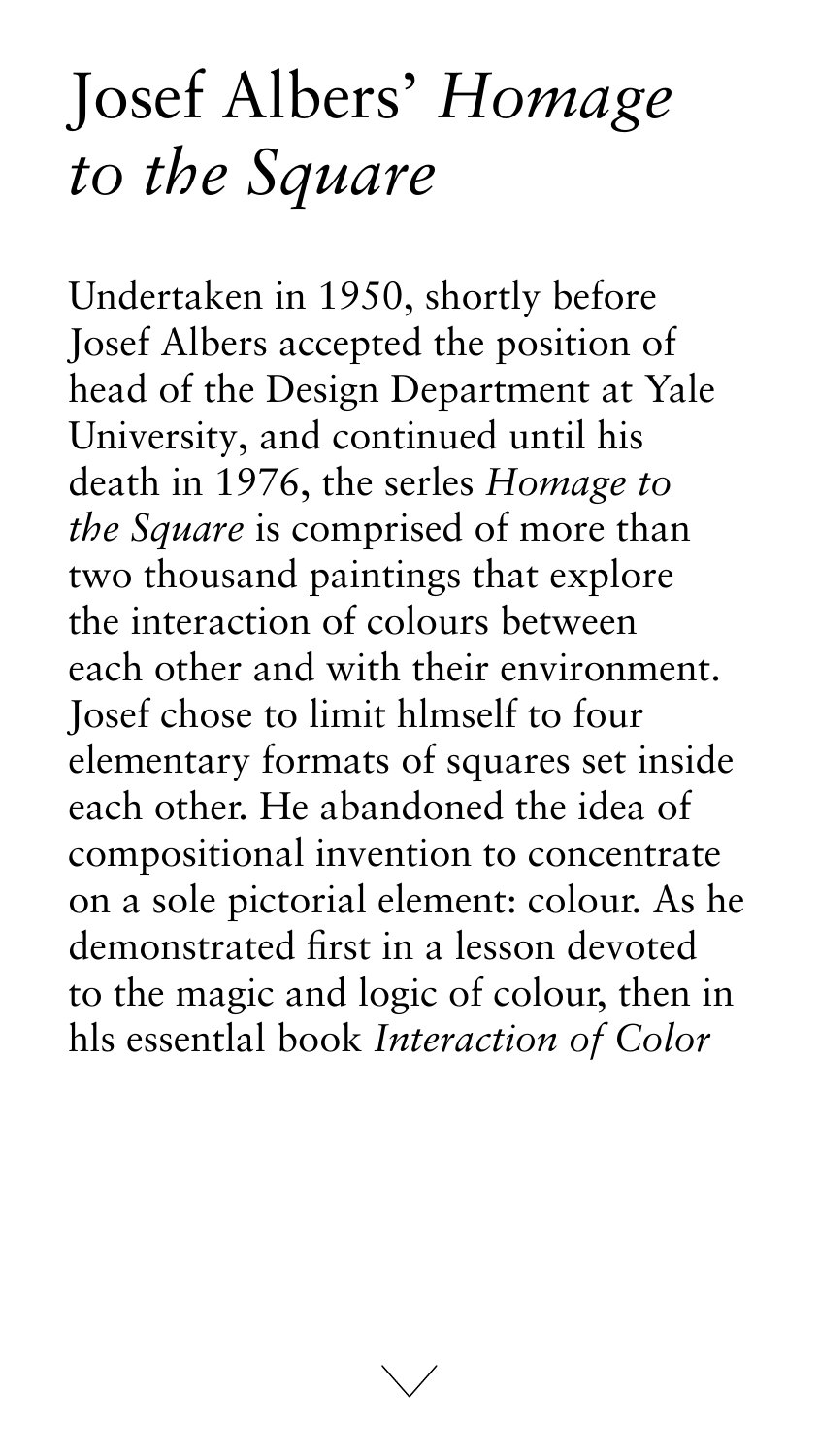published in 1963, a colour can never be seen as it actually is, but always in relation to its environment.

For instance, it appears darker on a light background and, conversely, brighter on a dark background. According to Josef, this discrepancy corresponds to the difference between the factual fact and the actual fact, between the physiological perception of a phenomenon and the way in which our mind interprets it. Each painting in the series *Homage to the Square* is therefore both a demonstration of the interaction of colours, an educational lesson, and an object of pure aesthetic contemplation.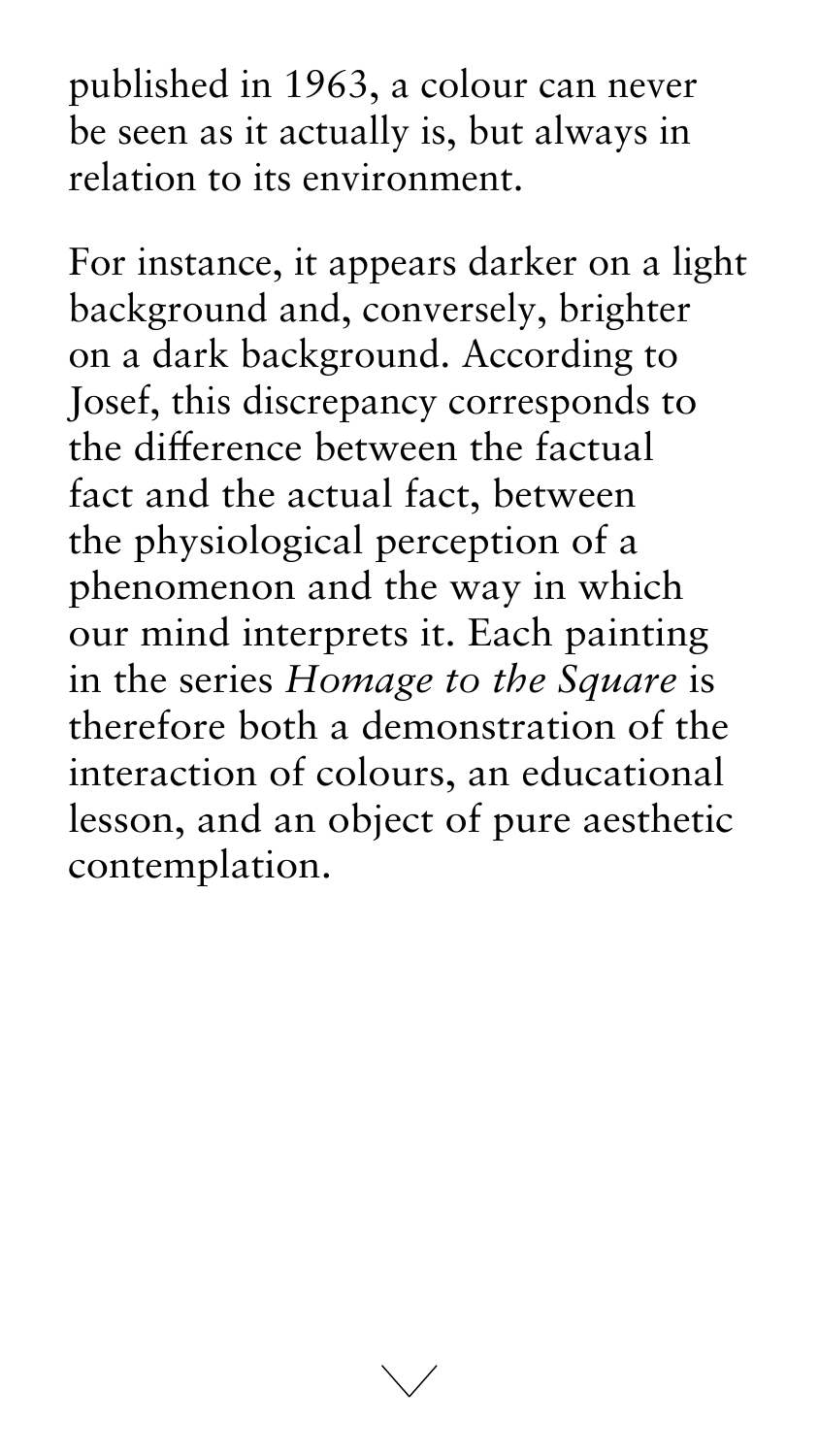## On Weaving

Anni Albers published two influential books: in 1959, a short anthology of essays entitled *On Dcsigning* and, in 1965, the founding book *On Weaving*. Presented as a kind of visual atlas, it explores the history of the last four thousand years of weaving across the world, while examining the technical aspects of the craft and the development of the loom.

Although Anni kept very few sketchbooks, she produced throughout her career hundreds of textile samples that she carefully labelled and archived. Gathered together, they could be considered as a miniature retrospective of her woven works.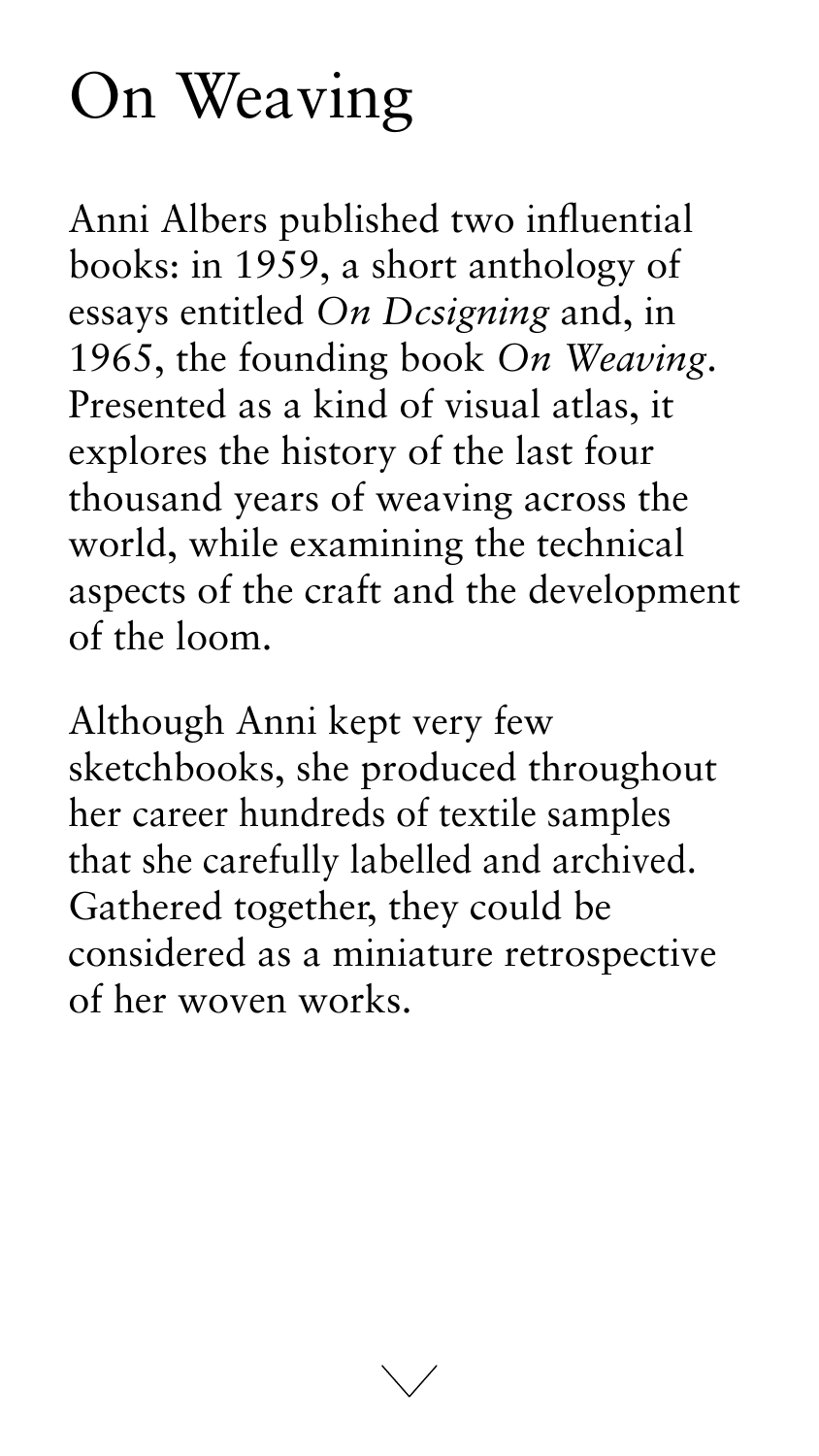## Religious commissions

In the mid-1950s, Anni Albers began a series of religious commissions. After designing an ark covering a Jewish temple in Dallas.Texas, she created in 1961 an artwork for the B'nai Israel congregation, at Woonsocket, Rhode Island. The six panels, hand-woven in simple shades, are displayed here for the first time.

For a long time, Anni Albers was

interested in the relationship between texts and textiles, the latter having been used as a means of communication in ancient Peru. The works *Haiku* and *Code*, whose titles refer explicitly to texts and languages with encoded or encrypted characters, testify to it.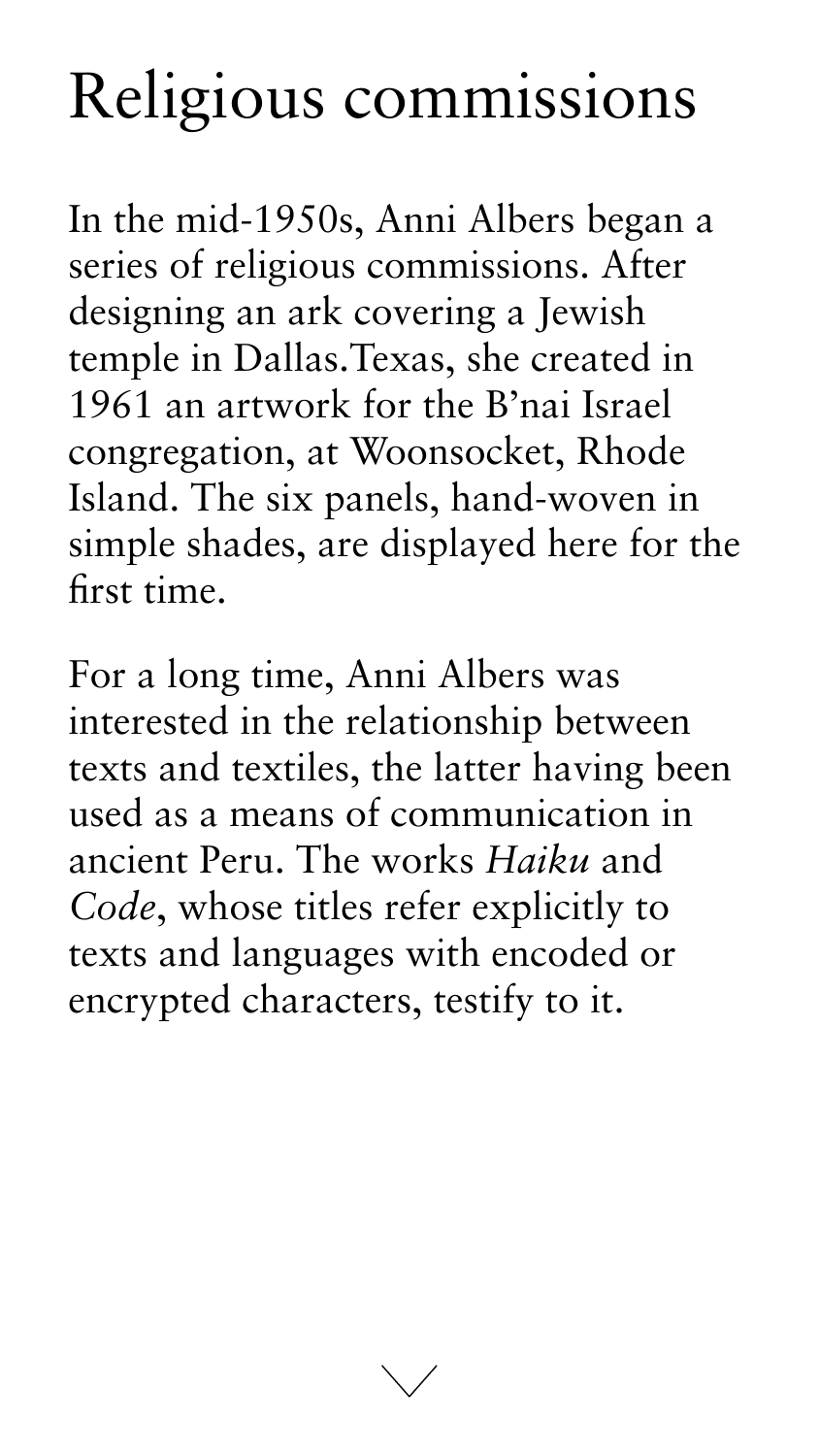## Pictorial Weavings

In the 1950s, Anni Albers began creating hand-woven works of a smaller format, whose sole function was to be looked at. Devoid of any utilitarian or architectural purpose, these *pictorial weavings* allowed her the opportunity to explore unique weaving forms, distinct from repeated woven patterns. For this purpose, she used small handlooms, with which she employed techniques called *leno* or *gaze—*two warp threads are twisted around a weft thread, which makes the fabric strong but transparent. This approach also enabled her to bring out the format of the final work, through the structure of the weaving and the pattern resulting from it. "To let threads be articulate again and find a form for themselves to no other end than their own orchestration, not to be sat on, walked on, only to be looked at." (Anni Albers)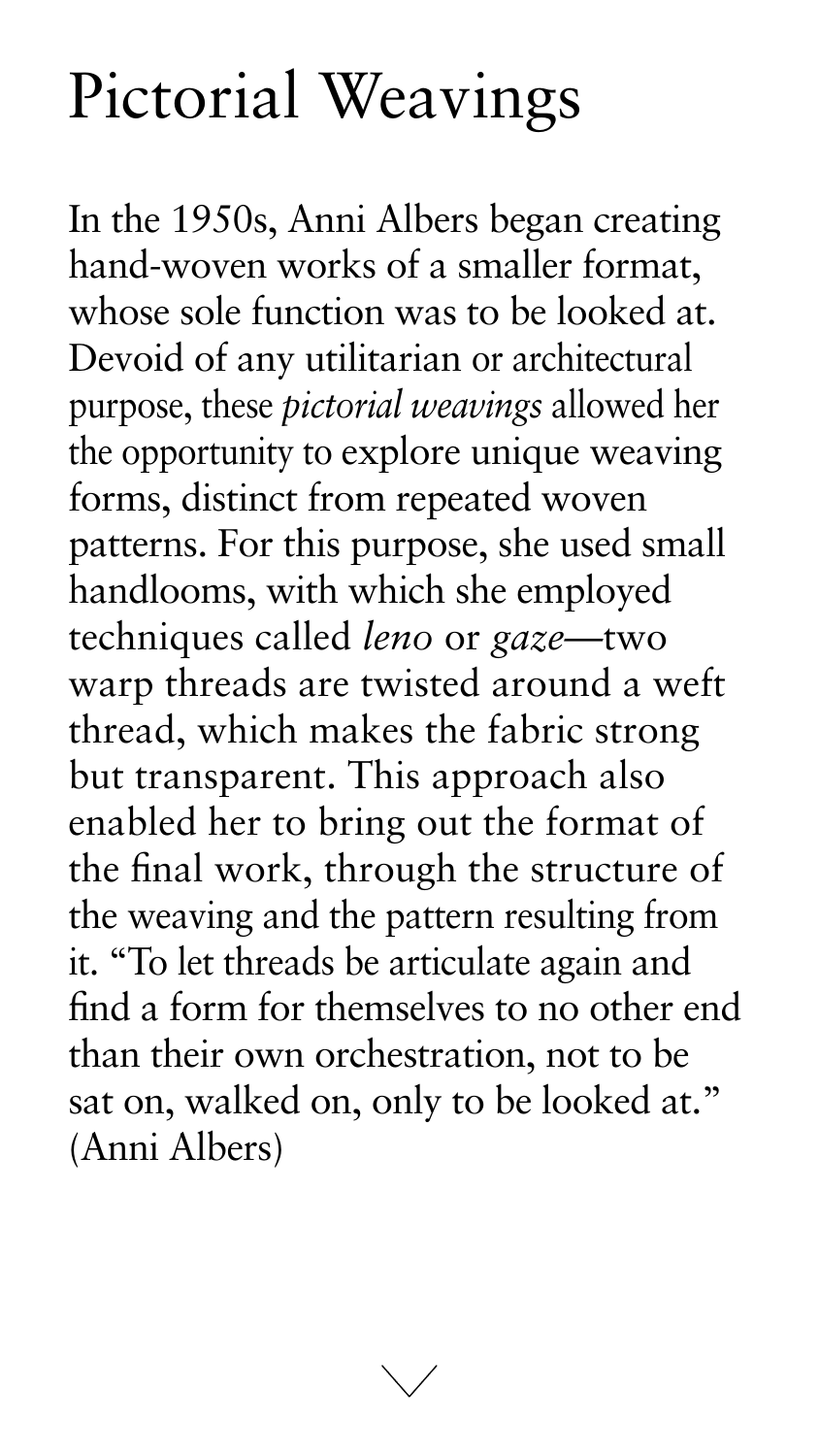## Drawings and prints of Anni Albers

In 1962, Josef Albers was one of the first artists to be invited to collaborate at the Tamarind Lithography Workshop in Los Angeles. Anni accompanied him in 1963 and, surprisingly, was at once seduced by this world. She gradually abandoned weaving to devote herself to printmaking, experimenting in diverse techniques such as lithography, silkscreen printing, offset printing, printing or etching.

In the same way as she did with weaving, she let herself be guided by the printing process: "What I am trying to get across is that the material is a means of communication. That listening to it, not dominating it makes us truly active, that is to be active, be passive." Printing enabled her to pursue her interest in texture, patterns, colour, the qualities of the surface and other aspects of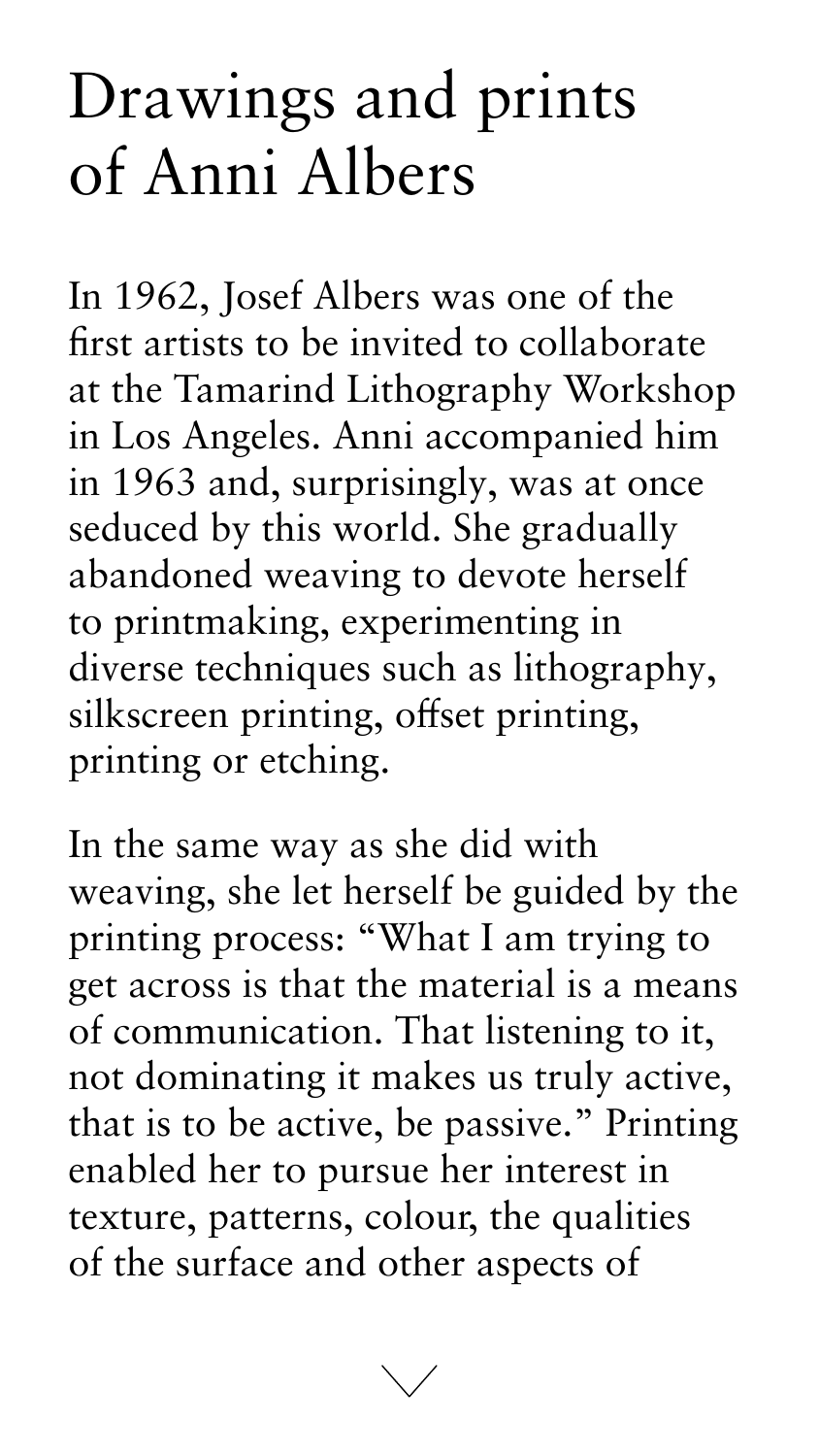"textile language". Anni used simple grids and rows of triangles to create a great variety of effects revealing the influence of pre-Columbian textiles and artefacts. "Threads were no longer as before three-dimensional; only their resemblance appeared drawn or printed on paper. What I learned in handling threads, I now used in the printing process." (Anni Albers)